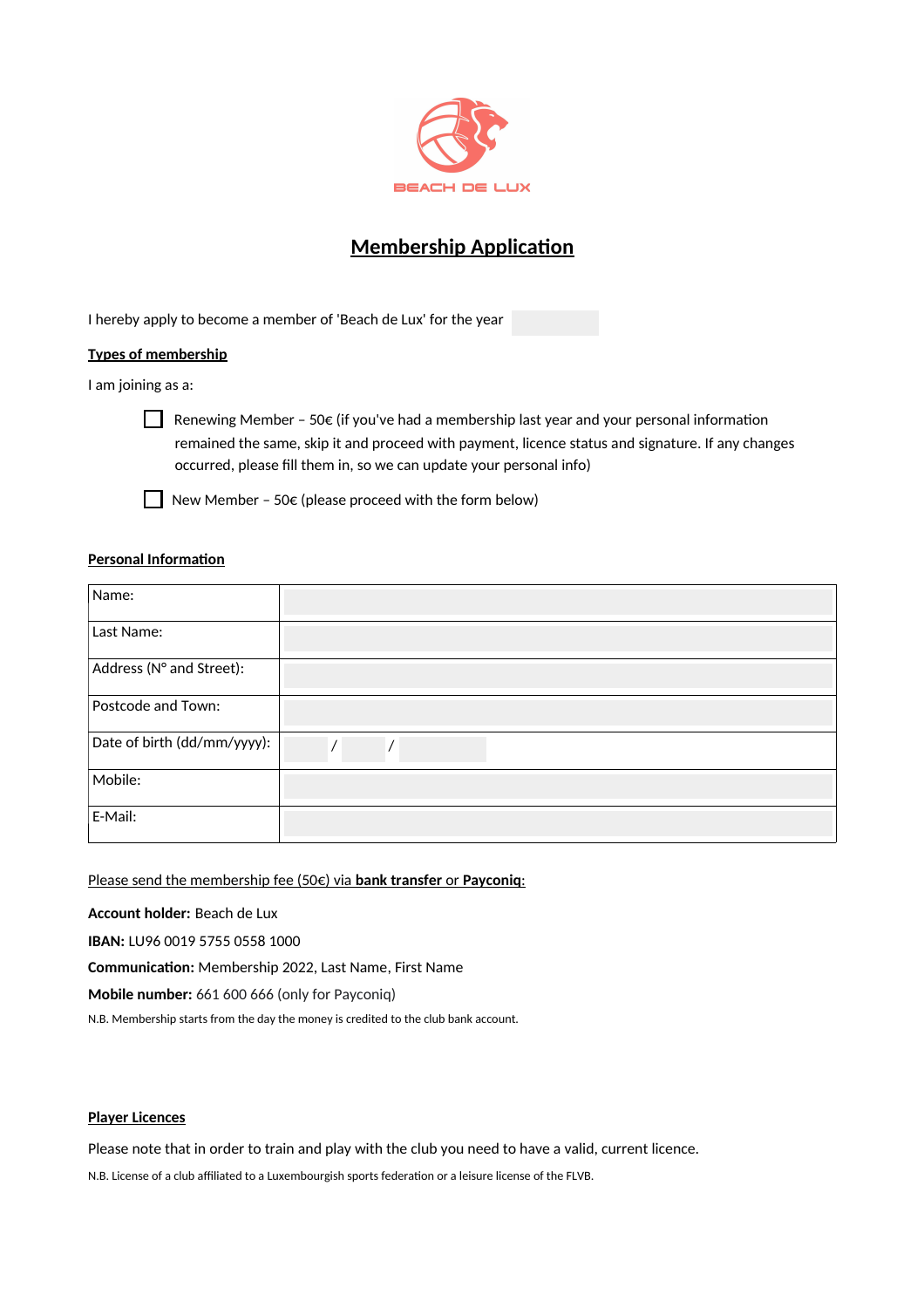Choose the option that applies to you:



Details of your license (if from another club only)

| Name of club: |  |  |
|---------------|--|--|
| Association:  |  |  |

#### **By becoming a member of the club I confrm that I have read, understood and accepted:**

- The statutes of the club (available at <http://beachdelux.lu/documents/>)

- The membership contribution rules and cost
- The data protection regulations

- That I have a valid current player's license, or have requested one via this form and that I will undertake the measures necessary to keep this license up to date for the entre period that I am a member of the club.

- That my membership begins on the date that my payment is received on the club's bank account

I hereby explicitly discharge the club of any responsibility for any accident, bodily harm or injury to my person while taking part in all activities organized by and representing the club.

| Date (DD/MM/YYYY): |  | Signature: |
|--------------------|--|------------|
|                    |  |            |

For minors, legal representative's signature:

#### **Please send the completed form to the following address: [contact@beachdelux.lu](mailto:contact@beachdelux.lu)**

#### **Data protection regulations**

1. The club Beach de Lux a.s.b.l (hereafer called Beach de Lux) collects, processes, and uses personal informaton of his members only for club internal purposes and tasks that can be found in the statutes of the association (such as: name, postal address, phone number, e-mail address etc)

2. By becoming a member, and therefore agreeing to the rules and regulations of the club, I approve the collection, processing (storage, alteration, communication) and use of my personal data as needed for the regulatory tasks and other administrative purposes of the club. Any other use of data (such as sale of data) is not allowed.

3. I hereby consent as well, that all personal data collected by Beach de Lux during sport related activities (such as lists of results from competitions) can be published on the homepage of the associaton as well as on their social media platorms or other publicatons of the club and can be forwarded to the press without the need of my specific permission.

4. I declare my consent that all images and pictures of me, taken during events associated to Beach de Lux, can be published and used for press, external communication and public relations work as well as on the homepage and social media platforms of the association. This consent can be revoked in individual cases or in general by sending an email to contact@beachdelux.lu at any tme.

5. I acknowledge that, in full respect of all Luxembourg national data protection laws and regulations including GDPR, I have the right at any time to:

a. receive information about my stored data, the recipient of these data as well as the purpose of storing

- b. request a rectification of my personal data in the case of inaccuracies
- c. request erasure or blocking of my personal data

6. My personal data will be erased on my demand afer the end of a membership year, unless it needs to be stored in accordance with tax laws or other statutory requirements.